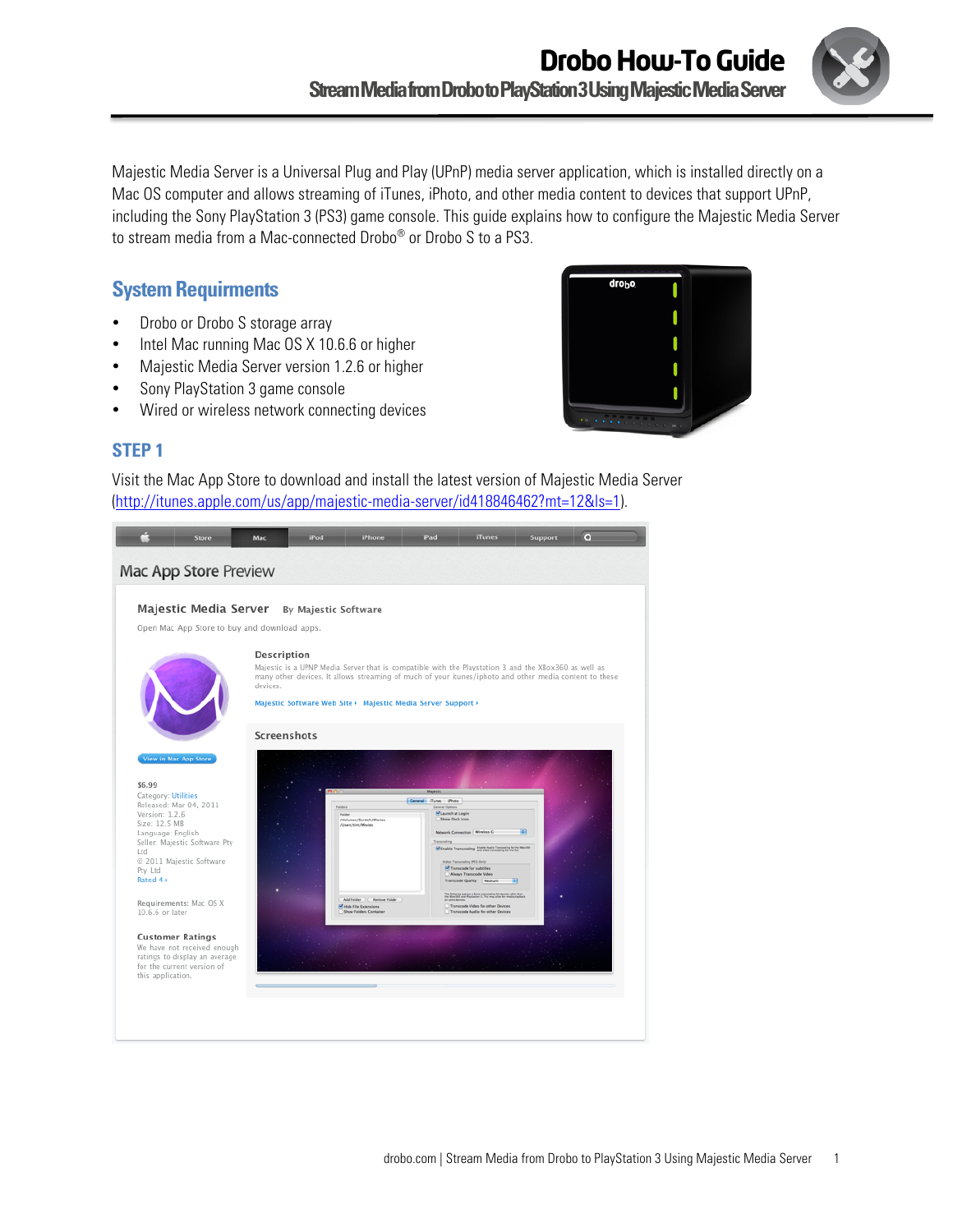

### **STEP 2**

If you have already created media folders on your Drobo, you can skip to Step 4. Otherwise, navigate to a mounted Drobo or Drobo S volume and create three new folders titled **Music**, **Photos**  and **Videos**.

| AA                                            | Drobo                                 |                                                  |                    |  |  |
|-----------------------------------------------|---------------------------------------|--------------------------------------------------|--------------------|--|--|
|                                               | 88<br>目<br>$\Box$<br>$  \mathbf{m}  $ | $\mathbf{u}$ -<br>$\bullet$<br>Quick Look Action | $\frac{1}{2}$<br>Q |  |  |
| <b>Back</b>                                   | View                                  |                                                  | Search<br>Dropbox  |  |  |
| <b>V DEVICES</b><br>Macintosh HD              |                                       |                                                  |                    |  |  |
| E<br>iDisk                                    |                                       |                                                  |                    |  |  |
| <b>Remote Disc</b><br>١ö.                     |                                       |                                                  |                    |  |  |
| <b>Drobo</b><br>≜                             | <b>Videos</b>                         | <b>Photos</b>                                    | <b>Music</b>       |  |  |
| $>$ SHARED                                    |                                       |                                                  |                    |  |  |
| $>$ PLACES                                    |                                       |                                                  |                    |  |  |
| <b>EXERCH FOR</b>                             |                                       |                                                  |                    |  |  |
|                                               |                                       |                                                  |                    |  |  |
| 3 items, 2.2 TB available<br>$- \cdot$<br>11. |                                       |                                                  |                    |  |  |

## **STEP 3**

Once you've created these folders, add all the videos, photos, and music you wish to share into each folder respectively. In this example the song *Silent Night* was added to the **Music** folder.

| 000                                                                                                                                               |                                         | Drobo                    |                                     | 000                                                                                                                               | Music                                                   | $\bigcirc$ |
|---------------------------------------------------------------------------------------------------------------------------------------------------|-----------------------------------------|--------------------------|-------------------------------------|-----------------------------------------------------------------------------------------------------------------------------------|---------------------------------------------------------|------------|
|                                                                                                                                                   | $\boxed{33} \equiv  \text{m}  \equiv  $ | $\boxed{D}$<br>$\bullet$ | $\alpha$                            | $\left  \cdot \right $                                                                                                            | $\bullet$ $\bullet$<br>$\boxed{33} \equiv 2 \pmod{300}$ | $\alpha$   |
| $\nabla$ DEVICES<br>图 10.5.8<br>$\Box$ iDisk<br>10.6.5<br><b>Drobo</b><br>$\triangleright$ SHARED<br>$\triangleright$ PLACES<br><b>EXERCH FOR</b> | <b>Music</b><br>Video                   | <b>Photos</b>            | <b>System Volume</b><br>Information | $\nabla$ DEVICES<br>圓 10.5.8<br>$\Box$ iDisk<br>圓 10.6.5<br>Drobo<br>$\triangle$<br>$>$ SHARED<br>$>$ PLACES<br><b>EXERCH FOR</b> | $\bigcirc$<br>02 Silent Night.mp3                       |            |
|                                                                                                                                                   |                                         |                          |                                     |                                                                                                                                   | 1 item, 2 TB available                                  |            |
| 4 items, 2 TB available                                                                                                                           |                                         |                          |                                     |                                                                                                                                   |                                                         |            |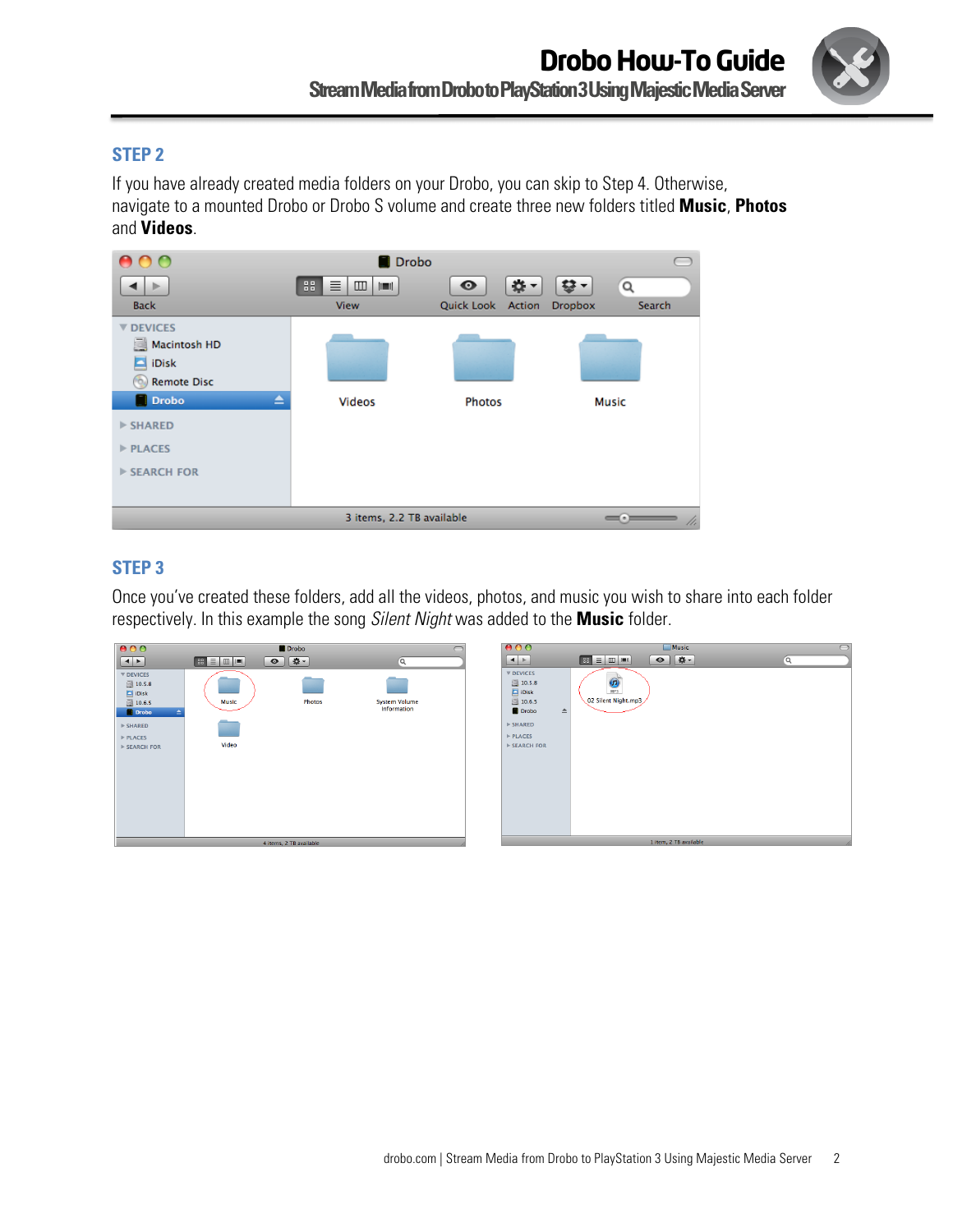

### **STEP 4**

Open the newly installed Majestic Media Server application and configure the new folders on your Drobo device. Select **Add Folder > Drobo > Music > Open** for each folder (**Music** is shown in this example).

| 00                                                                                                         | Majestic                                                                                                                                                                                                                                                                                                                                                                                                                                                               |                                                                                                                                                                                        | Open                                                          |                       |
|------------------------------------------------------------------------------------------------------------|------------------------------------------------------------------------------------------------------------------------------------------------------------------------------------------------------------------------------------------------------------------------------------------------------------------------------------------------------------------------------------------------------------------------------------------------------------------------|----------------------------------------------------------------------------------------------------------------------------------------------------------------------------------------|---------------------------------------------------------------|-----------------------|
| Folders                                                                                                    | iPhoto<br><b>iTunes</b><br><b>General</b><br><b>General Options</b>                                                                                                                                                                                                                                                                                                                                                                                                    | 68<br>$\leftarrow$                                                                                                                                                                     | $\equiv$ m<br><b>Music</b>                                    | ÷<br>Q search         |
| Folder<br><b>Add Folder</b><br><b>Remove Folder</b><br>Hide File Extensions<br>Show Folders root container | Launch at Login<br>Enable Automatic Update Checking<br>Check Now<br>Е<br>Network Connection   Wired<br>Transcoding<br>Enable Transcoding<br>Transcode for subtitles<br>Always Transcode Video<br>÷<br>Transcode Quality   Medium<br>The following options a force transcoding for devices<br>other than the Xbox360 and Playstation 3. This may<br>allow for media playback on some devices.<br>Transcode Video for other Devices<br>Transcode Audio for other Devices | $\nabla$ DEVICES<br>10.5.8<br>$\Box$ iDisk<br>10.6.5<br>$\Box$ Drobo $\triangleq$<br>NO<br>Han A<br>$\nabla$ SHARED<br>adesai<br>aemcdo<br>aemcdo<br>afarasat<br>afarasat-It<br>ahamag | <b>Music</b><br><b>Photos</b><br>System Vformation ><br>Video | ת 02 Silent Night.mp3 |
|                                                                                                            |                                                                                                                                                                                                                                                                                                                                                                                                                                                                        |                                                                                                                                                                                        |                                                               | Op<br>Cancel          |

### **STEP 5**

Go to the PlayStation 3 (PS3) dashboard and navigate to **Music**, **Photos**, or **Videos** depending on the type of media you want to view or play.